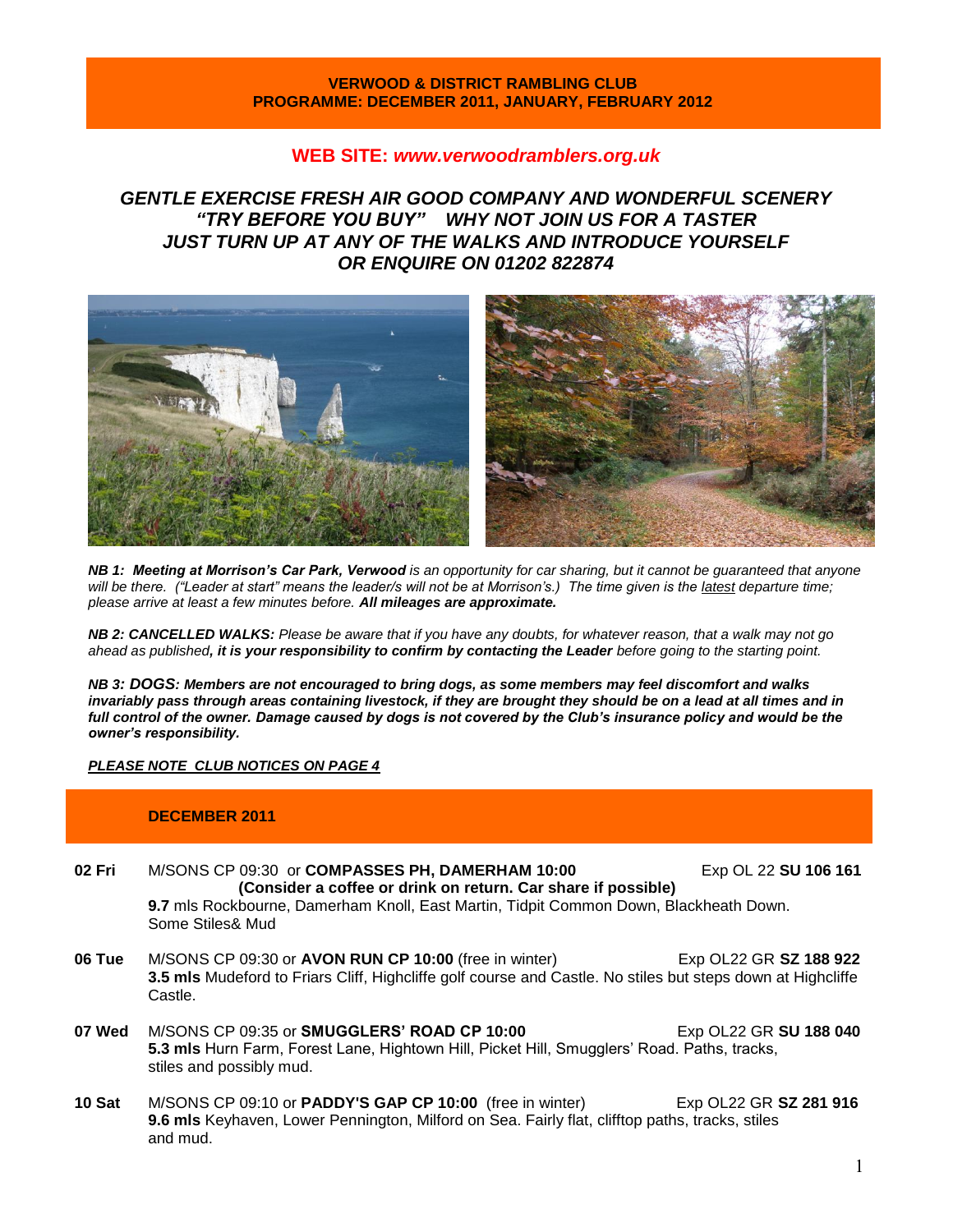**13 Tue** M/SONS CP 09:30 or **MARTIN DOWN CP 10:00** ( off A 354 ) Exp 118 GR **SU 037 201 3.5 mls** Old Roman Road, & Bokerley Dyke. Downland No stiles.

- **14 Wed** M/SONS CP 09:15 or **WICK LANE TUCKTON CP 10:00** Exp OL 22 SZ 153 922 **5.5 mls** Stour Valley Way, Wick Fields, Hengistbury Head, Christchurch Harbour and beach. Some mud but generally easy walking.
- **16 Fri** M/SONS CP 09:00 or **BERE REGIS MAIN CP 10:00 (Off Manor Farm Rd )** Exp 117 GR **SY 847 968 10 mls** Black hill, Turners Puddle, Briantspuddle, Affpuddle heath, Tolpuddle. 4 hills, not strenuous, mud very likely.
- **20 Tue NOTE :POTTERNE PARK CP 10:00 <b>Bring Bus Passes** Exp OL22 GR SU 095075 **3 mls** Catch No. 36 bus at approx. 10:15 to entrance to Moors Valley Park, Horton Road. Walk back with coffee stop.
- **21 Wed** M/SONS CP 09:40 or **WOODLANDS CRICKET/FOOTBALL PITCH 10**:**00** Exp 118 GR **SU 051 090 5 mls CHRISTMAS WALK**, Slopes,stiles and mud. please bring coffee,mince pies etc. Funny hats. Carol sheets provided. Funny stories, jokes, readings, songs all very welcome.

**24 Sat Christmas Eve: Walk not submitted** 

**27 Tue (Walk Not Submitted**

**28 Wed Holiday Period (Walk Not Submitted 30 Fri (Walk Not Submitted**

# **JANUARY 2012**

| 03 Tue | M/SONS CP 09:05 or PELHAMS PARK LEISURE CENTRE CP 10:00<br><b>Manor Farm Road, KINSON</b>                                                                                                  | Exp OL22 GR SZ 071 970 |
|--------|--------------------------------------------------------------------------------------------------------------------------------------------------------------------------------------------|------------------------|
|        | 4 mls Longham, Dudsbury & West Parley. Mostly flat near river, short steep incline up Dudsbury Hill<br>Fort. About 1ml on pavements.                                                       |                        |
| 04 Wed | M/SONS CP 9:40 FRYERS FIELD CP WEST MOORS 10:00<br><b>5mls</b> Castleman Trail Clayford Farm Holt Heath and Newmans Lane.                                                                  | OL22 GR SU 078 034     |
| 07 Sat | M/SONS CP 09:30 or BALMER LAWN (next to A337 ) 10:15<br>9 mls New Forest circular walk mainly flat on gravel paths.                                                                        | Exp OL22 GR SU 303 031 |
| 10 Tue | M/SONS CP 09.30 NOTE: Walk starts at MORRISONS<br><b>3.5mls</b> Byeways and Ringwood Forest                                                                                                |                        |
| 11 Wed | M/SONS CP 09:30 or BURLEY CP 10:00<br><b>5 mls</b> Forest circular. Some hills usual winter conditions                                                                                     | Exp OL22 GR SU 214 028 |
| 13 Fri | M/SONS CP 09:30 or WHITE SHEET PLANTATION CP 10:00<br>8.5 mls Holt Wood Horton and Knobs Crook.                                                                                            | Exp 118 GR SU 048 036  |
| 17 Tue | M/SONS CP 09:30 or LANGTON ARMS CP Tarrrant Monkton10:05<br>(Consider a coffee or drink on return. Car share if possible)                                                                  | Exp 118 GR ST 944 088  |
|        | 3.5mls One incline                                                                                                                                                                         |                        |
| 18 Wed | M/SONS CP 09:00 or <b>BOLDRE WAR MEMORIAL HALL 10:00</b><br>Top right of CP Limited space CAR SHARE where possible                                                                         | Exp OL22 GR SZ 329 983 |
|        | 5.3 mls Open forest /farmland via Roydon Wood and crossing Lymington river.                                                                                                                |                        |
| 21 Sat | M/SONS CP 09:00 or PIDDLETRENTHIDE RECREATION GRD 10:15<br>10 mls Doles Ash Fm, Plush Hill, Cross Dykes, Thorncombe Fm, White Lackington Undulating and<br>hills, usual Winter conditions. | Exp 117 GR SY 706 995  |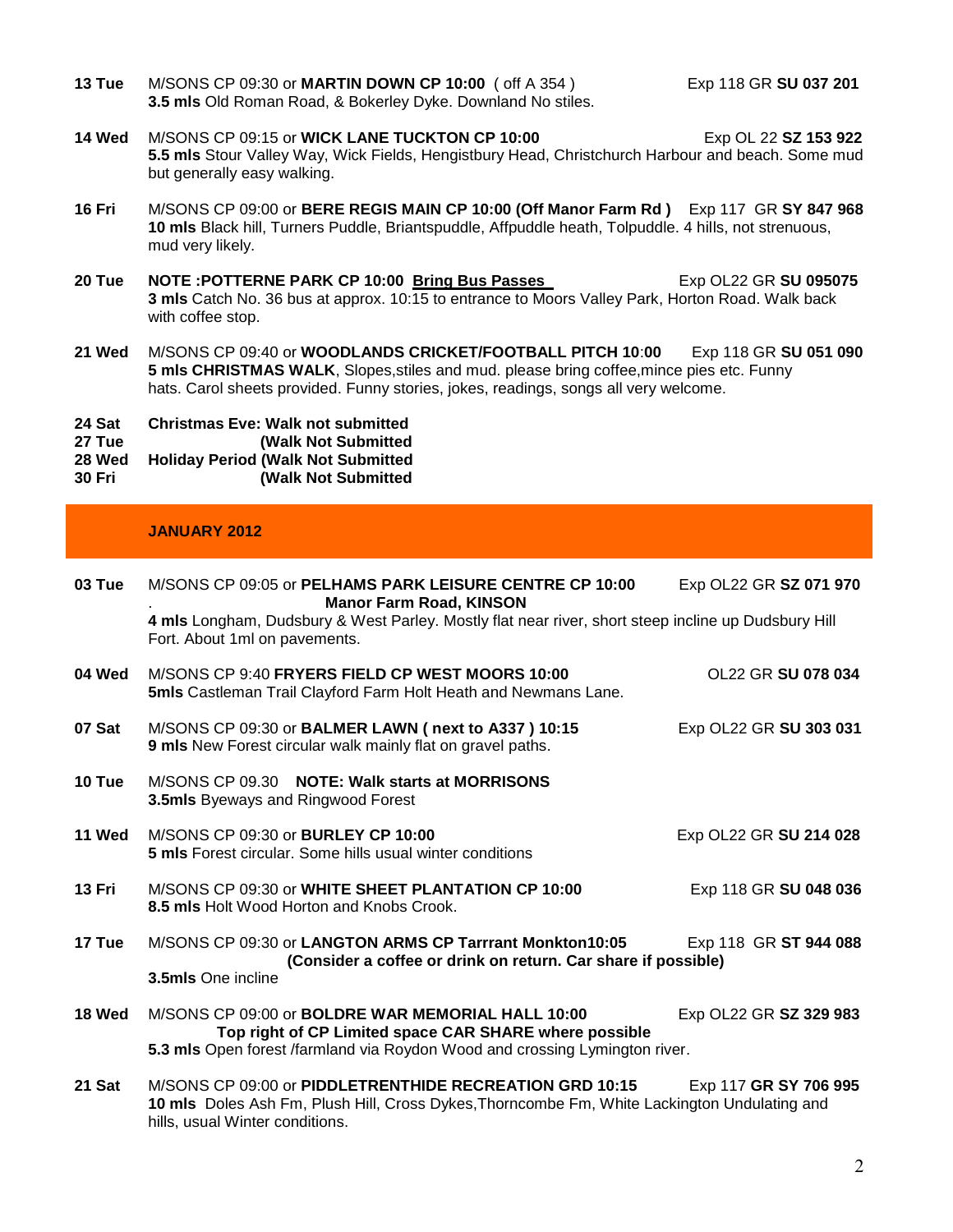| 24 Tue | M/SONS CP 09:45 or ALBION INN LAY-BY 10:00 DO NOT USE PUB CP Exp OL 22 GR SU 077 094<br>3 mls Mount Pleasant Farm, Crane Valley G/club, Could be muddy.                                                                                                              |
|--------|----------------------------------------------------------------------------------------------------------------------------------------------------------------------------------------------------------------------------------------------------------------------|
| 25 Wed | M/SONS CP 09:15 or CHARLTON MARSHALL 10:00<br>Exp118 GR ST 901 040<br>NOTE Layby on A350, South of Church, Limited Parking Car share if Possible<br>5 mls, Railway Path Spetisbury Rings, Home Plantation, Glebe & Manor Fms. 2 Gentle hills.                        |
| 27 Fri | M/SONS CP 09:00 or ULWELL 10:00<br>Exp OL 15 GR SZ 021 810<br>(Note: the more Northerly of two lay-bys on Swanage to Studland road)<br>8.5 mls. Durlston, Swanage, Ballard Down. Some steep climbs with steps, one steep descent.                                    |
| 31 Tue | M/SONS CP 09.30 or BADBURY RINGS CP 10.00<br>Exp 118 GR SU 960 031<br>2.5 mls Easy walk around the rings and environs. 2 NT stiles and gentle inclines.                                                                                                              |
|        | <b>FEBRUARY 2012</b>                                                                                                                                                                                                                                                 |
| 01 Wed | M/SONS CP 9:30 or PICKET POST CP 10:00<br>Exp OL22 GR SU 192 058<br>5 mls Ridley Plain, Backley Plain, Berry Wood.                                                                                                                                                   |
| 04 Sat | M/SONS CP 09:30 or CRANBORNE GARDEN CTR (at top end) 10:00<br>Exp 118 GR SU 056 132<br>(Consider a coffee or drinkon return. Car share if possible)<br>9.5 mls Penbury Knoll, Salisbury Plantation, Bowldish Pond, Hills & Mud                                       |
| 07 Tue | M/SONS CP 09:30 or ANGEL INN C.P. FERNDOWN 10:00<br>Exp OL 22 & 118 GR SZ 069 991<br>(Consider a coffee or drink on return. Car share if possible)<br>3.5 mls Pompeys Corner Nursery, Green Acres Farm. Paths & trac                                                 |
| 08 Wed | M/SONS CP 09:30 or ANDERWOOD CP 10:00<br>Exp OL22 GR SU 248 058<br>5.5 mls Forest Circular. Mud possible.                                                                                                                                                            |
| 10 Fri | M/SONS CP 09:30 or WITCHAMPTON SOCIAL CLUB/SHOP CP 10:00<br>Exp 118 GR ST 988 065<br>Possible refreshments available in shop<br>10 mls. Paths & Tracks                                                                                                               |
| 14 Tue | <b>NOTE POTTERNE PARK, Tennis Courts 10:00</b><br>Exp OL 22 GR SU 095 075<br>3.5 mls Area of the boundary between Verwood and Three Legged Cross.                                                                                                                    |
| 15 Wed | M/SONS CP 09:15 or WIN GREEN CP 10:00<br>Exp 118 GR ST 923 205<br>6 mls 85% easy Steep Hill at finish, Ox Drove, Rotherly Wood, Tollard Royal Ashcombe Bottom.                                                                                                       |
| 18 Sat | M/SONS CP 09:15 or WOOTON BRIDGE 10.00<br>Exp OL 22 SZ 251 997<br>9.5 mls Broadley inclosure, railway path, Worthys farm, Ober Lodge, Aldridge Hill inclosure, Wilverley<br>inclosure,                                                                               |
| 21 Tue | M/SONS CP 09:20 or BURLEY CP 10:00 (Opposite Cricket Club)<br>Exp OL22 GR SU 214 028<br>3 mls Forest walk via Burbush Hill, Disused Railway Line, Shappen Hill.                                                                                                      |
| 22 Wed | M/SONS CP 09:30 or MARTIN DOWN CP ( off A 354 ) 10:00<br>Exp 118 GR SU 037 201<br><b>5mls.</b> A walk over the down, tracks & paths                                                                                                                                  |
| 24 Fri | M/SONS CP 09:30 or DAMERHAM VILLAGE HALL CP 10:00<br>Exp OL 22 GR SU 105 161<br>10 mls Damerham, Rockbourne and Whitsbury. Stiles, lanes, farm and woodland tracks. Could be<br>Neil & Clare Symons 826441 Mobile 07913257897<br>muddy in parts.<br>Leaders at start |
| 28 Tue | M/SONS CP 9:20 or HOLMSLEY CP 10:00<br>Exp OL22 GR SU 222 011<br>Limited parking so please car share.<br>4 mls Disused railway line, Thorney Hil Holms and Holmsley Inclosure.                                                                                       |